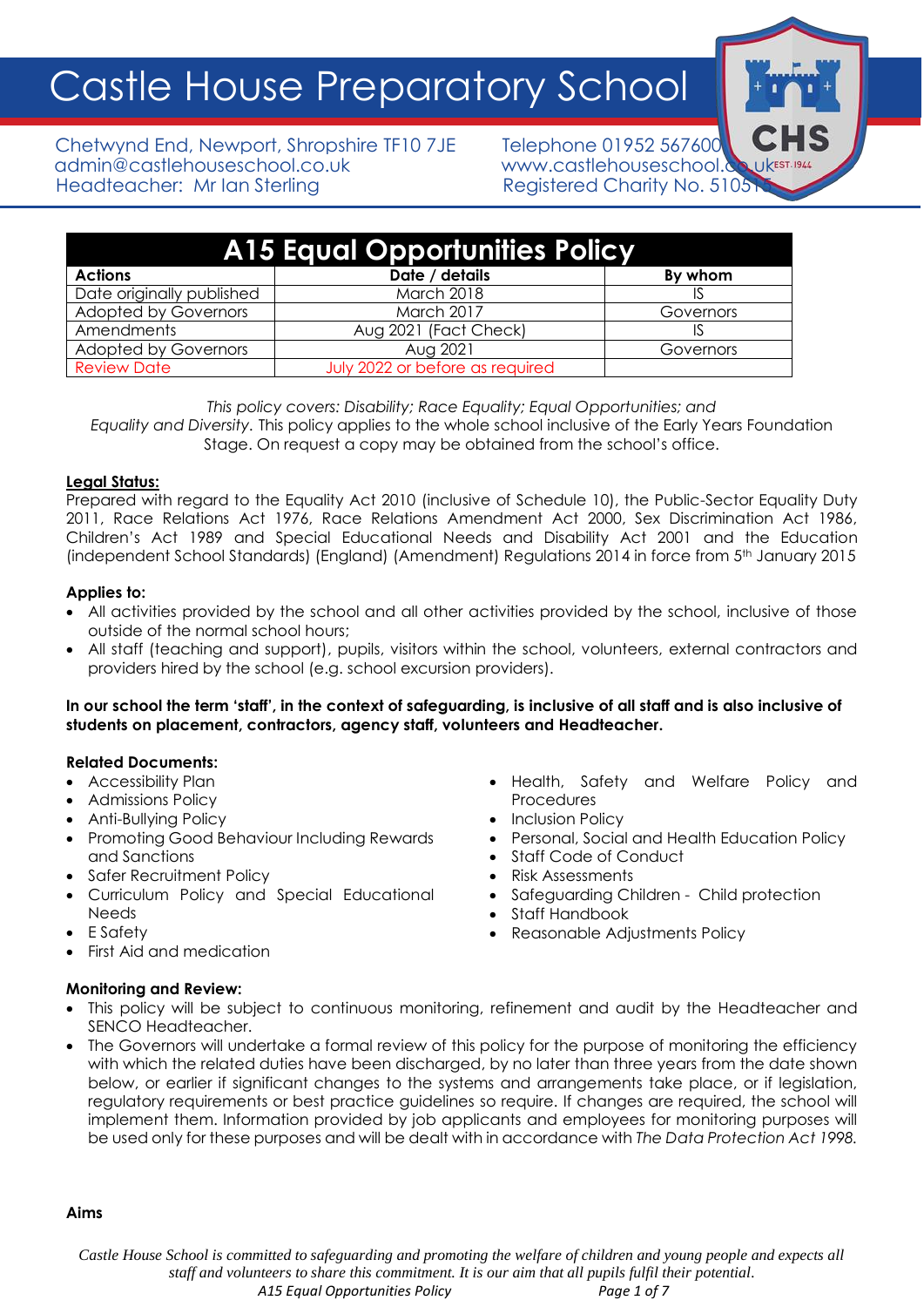The policy exists in order to ensure that all the provisions of relevant equality laws, and the recommendations of associated codes of practice, are fully observed throughout all areas of The CASTLE House School. Our duties under the Equality Act 2010 include dealing with issues related to pupils with special educational needs/disabilities, and making reasonable adjustments for these pupils. This has implications for the School's Admission Policy. We aim to create and protect a learning environment free from any forms of discrimination, victimisation or harassment. The CASTLE House School celebrates every individual, supporting them to meet their full potential, regardless of age, gender, social or ethnic background, nationality, colour, religious affiliation, physical disability or sexual orientation.

## **Schedule 10 of the Equality Act 2010**

Schedule 10 of the Equality Act 2010 requires the Directors of The CASTLE House School to have an Accessibility Plan, in writing, which is kept over a prescribed period (currently 1st September 2016 to 31st March 2018). Which covers:

- increasing the extent to which disabled pupils can participate in the school's curriculum,
- improving the physical environment of the school for the purpose of increasing the extent to which disabled pupils are able to take advantage of education and benefits, facilities or services provided or offered by the school, and
- improving the delivery to disabled pupils of information which is readily accessible to pupils who are not disabled. The delivery must be within a reasonable time and in ways, which are determined after taking account of the pupils' disabilities and any preferences expressed by them or their parents.

The Accessibility Plan must be implemented by the Headteacher, who must have regard to the need to allocate adequate resources for implementing the plan. The plan must be kept under review during the period, and, if necessary, revise it.

## **Definition of Disability**

"A person has a disability if he or she has a physical or mental impairment that has a substantial and long term adverse effect on his or her ability to carry out normal day to day activities."

## **Special Educational Needs and Disability (SEND) Policy**

The Castle House School SEND Policy includes:

- an explanation of how the individual needs of all children will be met (including how children who are disabled or have special educational needs (SEN) will be included, valued and supported, and how reasonable adjustments will be made for them);
- the name of the special educational needs co-ordinator (SENDCO);
- arrangements for reviewing, monitoring and evaluating the effectiveness of inclusive practices that promote and value diversity and difference;
- how inappropriate attitudes and practices are challenged; and
- how the provision encourages children to value and respect others.

## **Guiding Principles**

Castle House School is committed to a policy of equality of opportunity in respect of all its members. To this end, we take steps to ensure that pupils appreciate racial and cultural diversity, and avoid and resist racism. Fundamental to its life as a school community is the belief that all individuals, regardless of age, gender, social or ethnic background, nationality, colour, religious affiliation, physical disability or sexual orientation are of equal value. In order to ensure that our school community is one in which these values flourish, Castle House School is guided by the following principles in relation to Equality. Personal, Social, Health, Economic Education (PSHEE), including Social, Moral, Spiritual, Cultural (SMSC) Education, instructs all aspects of school life.

## **Principle 1**

## **All learners are valued, and their contributions recognised.**

Learners are supported and encouraged to maximise their potential and to contribute fully in all areas of school life. Contributions are regularly recognised: on a small scale, through regular verbal and written feedback by teaching staff; on a larger scale, through end-of-term prizes which include academic, theatrical, dramatic, and sporting achievement, as well as dedication to the school qualities of Excellence, Respect, Courage and Perseverance. We aim to give every pupil a sense of achievement and fulfilment regardless of disability, ethnicity, culture, national origin, national status, sex, gender, religious or nonreligious affiliation, sexual orientation or gender identity. Mindful of our tradition within the Christian community of the British Isles, we are also fully committed to the fundamental ethical principles of:

• Consideration for others

*Castle House School is committed to safeguarding and promoting the welfare of children and young people and expects all staff and volunteers to share this commitment. It is our aim that all pupils fulfil their potential. A15 Equal Opportunities Policy Page 2 of 7*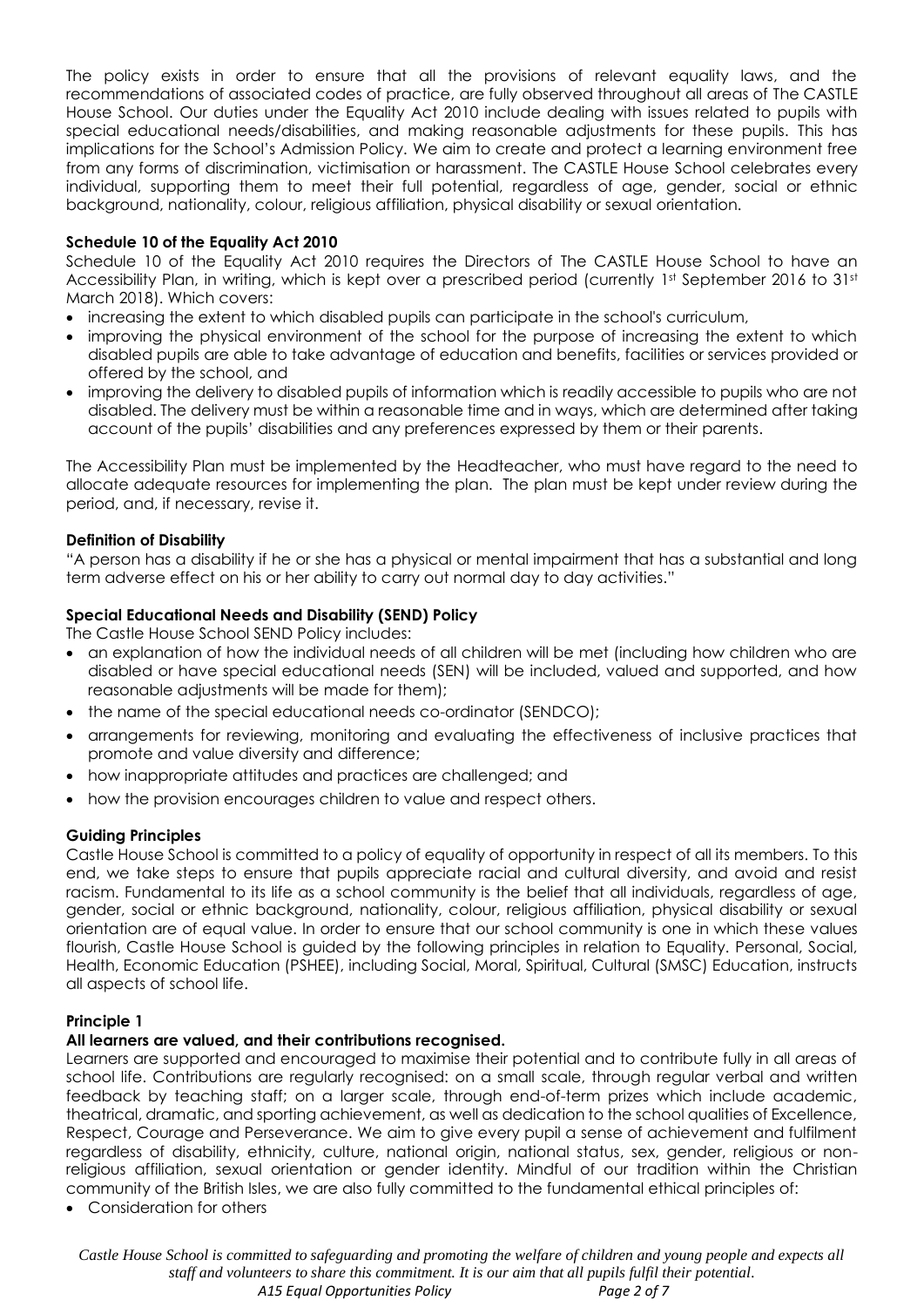- Awareness of the importance and celebration of each and every individual within the School community
- The need to respond generously to the needs of those less economically fortunate than ourselves.

School assemblies which can, at times, be taken by visiting religious leaders of various denominations and faiths, will cover themes of shared concern and are not biased in respect of any religion, denomination or gender. Just as cultural and religious diversity within the School community is to be valued, so it is important that the life and direction of individual religious groups should be supported within the context of The CASTLE House School.

## **Principle 2**

## **Diversity is recognised and respected.**

Treating people with respect and consideration, in accordance with Principle 1, does not necessarily mean that everyone should be treated identically. We aim to treat members of our school community with the utmost consideration and respect, and in doing so will approach their life situations, experiences and problems with a personalised and differentiated response in accordance with their particular needs. We will also recognise and respond to problems that people may face, and will recognise and work to eliminate discrimination, in relation to:

- **Disability**
- **Ethnicity**
- Sex
- **Gender**
- Religion, belief or faith background
- Sexual Orientation
- Gender identity

And as relevant:

- Pregnancy/maternity

And in relation to employment:

- Age
- Marriage/civil partnership

The Headteacher will avoid unlawful discrimination in all aspects of employment including recruitment, promotion, opportunities for training, pay and benefits, discipline and selection for redundancy. Person and job specifications will be limited to those requirements that are necessary for the effective performance of the job. Candidates for employment or promotion will be assessed objectively against the requirements for the job, taking account of any reasonable adjustments that may be required for candidates with a disability. Disability and personal or home commitments will not form the basis of employment decisions except where necessary.

The CASTLE House School fully acknowledges its moral duty (as related to the United Kingdom's Race Relations Act, 1976, Section 1) to promote equality of opportunity and good relations between members of different racial groups and it positively welcomes any communal or educational opportunities afforded by the school's cultural and religious diversity. All members of the School (whether of the student body, teaching or support staff) deserve to be treated with dignity and respect and with a sensitive understanding of their religious, cultural and racial differences and of the consequences thereof. Racially abusive language by students or staff will not be tolerated. If racial, religious or cultural elements are discovered to be present in incidents of bullying, these must be acknowledged and challenged. Racially abusive language by staff or students will be a matter for disciplinary action.

Special leave for religious reasons will not be unreasonably refused by the School. Applications for such leave should be made in writing to the Headteacher, giving at least a month's notice. Any special leave granted will be treated as unpaid leave; part-time employees may be given the option of making up lost time if this would benefit the School. School lists are organised chronologically or alphabetically, rather than by gender (unless this is required by an outside agency for a particular purpose).Equal opportunities will be considered when grouping children for activities. This may involve specific grouping to ensure that every child participates fully (e.g. by attainment). Each child will be given opportunities to exercise responsibility within the classroom or the school, with care taken regarding stereotyping of roles. We see boys and girls as both carers and leaders. When lining up, boys and girls are mixed (within their own class). A quiet area in the Library is provided for those who prefer less boisterous activities at break times.

## **Principle 3**

*Castle House School is committed to safeguarding and promoting the welfare of children and young people and expects all staff and volunteers to share this commitment. It is our aim that all pupils fulfil their potential. A15 Equal Opportunities Policy Page 3 of 7*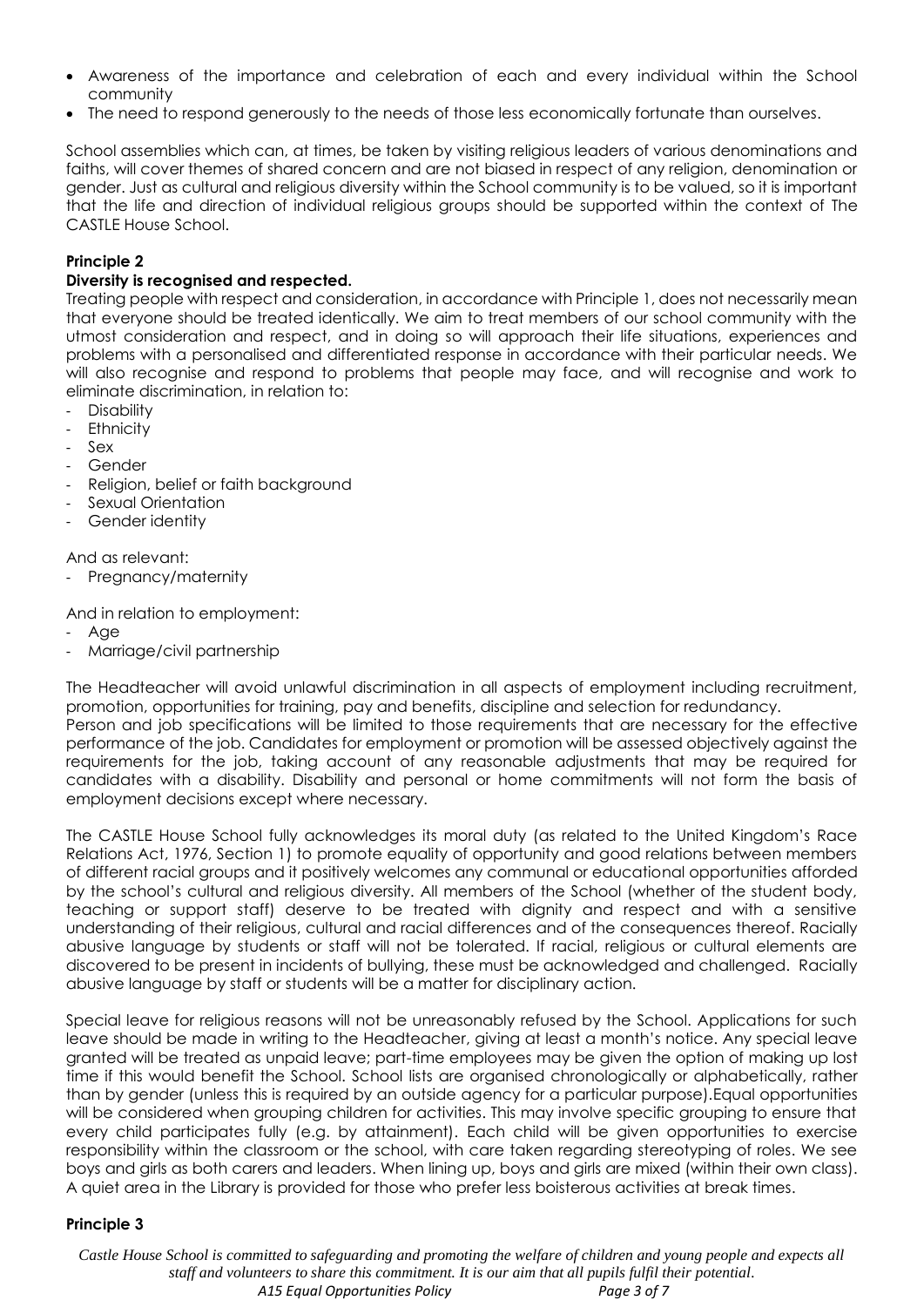## **Everyone is welcomed and made to feel comfortable within our school community**

Our policies and practices should work to ensure that relations between different individuals and identity groups within school are positive, cordial and tolerant. This includes the promotion of:

- Positive attitudes, knowledge and understanding towards disability.
- Positive attitudes, knowledge and understanding of different ethnicities, cultures, religions, races and nationalities.
- Positive attitudes and mutual respect between boys and girls; women and men; and an intolerance of any sexual, homophobic or gender-based prejudice.

We welcome all applicants to join the school, whatever the background or physical disability of a child. We also seek to ensure that people with disabilities are not discriminated against when applying for jobs at our school. We take all reasonable steps to ensure that the school environment gives access to people with disabilities. So, for example, all children have access to the full range of the curriculum, and regulations regarding school uniform will be applied equally to boys and girls. If a child's religion affects the school uniform, then the school will deal with each case sensitively and with respect for the child's cultural traditions. We celebrate the cultural diversity of our community and show respect for all minority groups. We are aware that prejudice and stereotyping is caused by low self-image and ignorance. Through positive educational experiences and support for each individual's point of view, we aim to promote positive social attitudes and respect for all.

## **Principle 4**

### **The CASTLE House School follows best practice in staff recruitment, retention, Continuing Professional Development (CPD), and cessation of employment.**

All policies and practices adopted by The CASTLE House School should be of benefit to employees and potential employees, in all areas of recruitment, promotion, retention, CPD, discipline, dismissal and redundancy. Employees and potential employees should receive equal opportunities in these areas, regardless of age, gender, social or ethnic background, nationality, colour, religious affiliation, physical disability or sexual orientation. As relevant, employees and potential employees should be given equal opportunities regardless of pregnancy, maternity, marriage/civil partnerships. Being a committed equal opportunities employer, CASTLE House School will take every possible step to ensure that employees are treated equally and fairly in respect of these matters, be they staff or pupil, and CASTLE House School challenges stereotyping and prejudice whenever it occurs.

All pupils have equal access to the full range of educational opportunities provided by the school, and we are always striving to remove all forms of indirect discrimination that may form barriers to learning. All policies and practices will conform to the principle of equal opportunities in terms of recruitment, selection, training, promotion, career development, discipline and dismissal, and redundancy.

## **Principle 5**

## **We will recognise and address inequalities and barriers that already exist.**

Castle House School aims to foster an environment in which inequalities in any form are not manifest in our community. We will, however, commit to recognising any forms of inequality that do arise, and will work to combat these in the most effective manner possible.

**Anti-Racism:** It is the right of all pupils to receive the best education the school can provide, with access to all educational activities organised by the school. We do not tolerate any forms of racism or racist behaviour. Should a racist incident occur, we will act immediately to prevent any repetition of the incident. We endeavour to make our school welcoming to all minority groups. We promote an understanding of different cultures through the topics studied by the children, and we reflect this in the displays of work shown around the school.

Our curriculum reflects the attitudes, values and respect that we have for minority ethnic groups. Should anyone at our school be a victim of racism, we will do all we can to support that person in overcoming any difficulties they may have.

The following are some ideas on how racism can be combatted:

- Pupils' names should be pronounced correctly and nicknames should be the prerogative of the nicknamed.
- Attention should be paid to spelling names correctly at all times.
- Literature in school should include names from a wide variety of cultures.
- Racist language must be categorically rejected.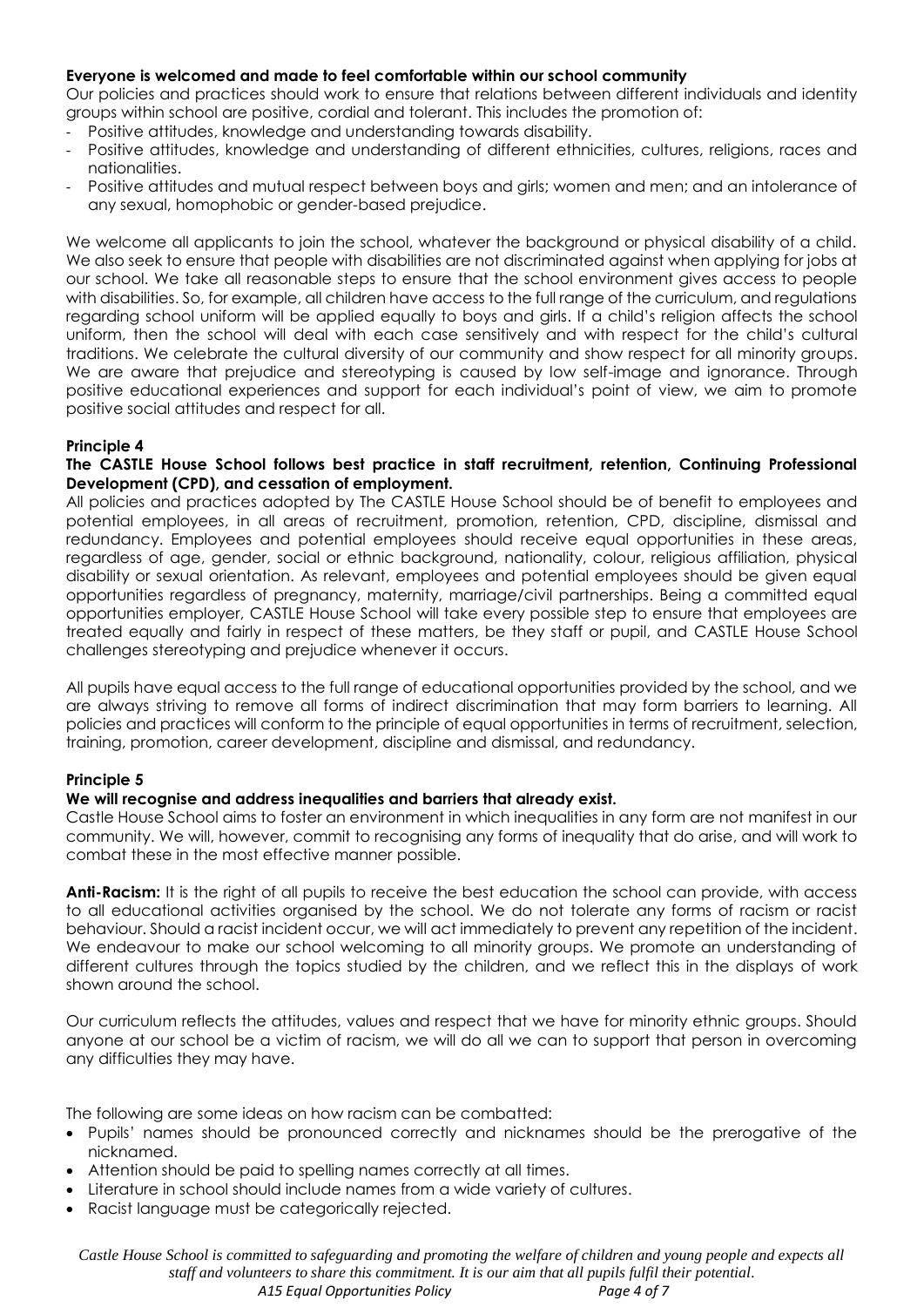- Racial stereotypes should never be used or allowed. Those in classical literature must be made explicit to pupils and contextualised.
- Bi-lingual pupils and parents must be allowed to nominate an interpreter when necessary.
- Lack of fluency in the English language should not be used as an indication of academic potential.

## **Sex:**

- No pupil should be excluded from receiving the curriculum on the basis of their sex.
- No privileges must be reserved for pupils on the basis of their sex.

## **Class:**

- Assumptions should not be made about pupils' home circumstances or potential based on social class.
- Pupils must be allowed to talk in their natural dialect as and when they need to.
- Direct speech in children's work may reflect dialect, particularly in the lower school before punctuation differentiates speech in written work.

# **Principle 6**

# **The wider community and society should benefit from our policies and practices.**

We intend that our policies and practices contribute to the creation and maintenance of a diverse, tolerant and socially cohesive community. We view Castle House School as playing a part in the creation of such communities at a school, local, regional and national level. We aim to encourage the active participation of all individuals and groups in society and in public life, regardless of age, gender, social or ethnic background, nationality, colour, religious affiliation, physical disability or sexual orientation. We intend to promote a society in which discrimination, victimisation and harassment on the basis of any perceived 'difference' is not tolerated.

# **Principle 7**

## **On-going review and appraisal**

Castle House School is committed to regular review of its equalities policy, which will be evaluated and edited in the light of public research; individual comments and/or complaints; quantitative and qualitative information gathered by the school. Castle House School is open to feedback and response on all matters related to its equalities policy from all stakeholders, including pupils, staff, parents, and Directors.

### **Procedures for addressing discriminatory behaviour Definitions**

**Discrimination**: treating one person less favourably than another on the grounds of age, gender, social or ethnic background, nationality, colour, religious affiliation, physical disability, marital status or sexual orientation.

**Harassment**: any unwanted conduct, which has the purpose or effect of violating an individual's dignity or creating an intimidating, hostile, degrading, humiliating or offensive environment. It can be persistent or isolated and includes behaviour, which induces anger, stress, anxiety, fear or sickness on the part of the person being harassed. It can be physical, verbal, direct or indirect and can include gestures, intimidation, unwelcome remarks, suggestions, propositions, malicious gossip, jokes and 'banter'. In addition, non‐verbal harassment can include offensive literature, pictures, graffiti, isolation, non‐co‐operation or unwelcome physical conduct. The school will not tolerate any form of harassment or bullying: such behaviour is totally unacceptable and the School looks to support any employee who is suffering from harassment. The School strives to provide a neutral working environment in which no-one feels threatened or intimidated.

**Victimisation**: treating one person less favourably than another on the grounds that that he or she has brought discrimination proceedings, given evidence or information regarding discrimination proceedings or alleged discrimination or because he or she intends to do any of these acts.

**Unwanted Behaviour:** If you feel that you have been discriminated against, harassed or victimised in breach of the principle of equal opportunities set out above, you are entitled to complain using the procedures set out below.

## **Informal Resolution**

*Stage 1*: You should speak or write to the individual concerned informing him or her that their behaviour is unwelcome.

*Stage 2:* If the unwanted behaviour continues, you should ask the Headteacher to speak to the person concerned.

*Castle House School is committed to safeguarding and promoting the welfare of children and young people and expects all staff and volunteers to share this commitment. It is our aim that all pupils fulfil their potential. A15 Equal Opportunities Policy Page 5 of 7*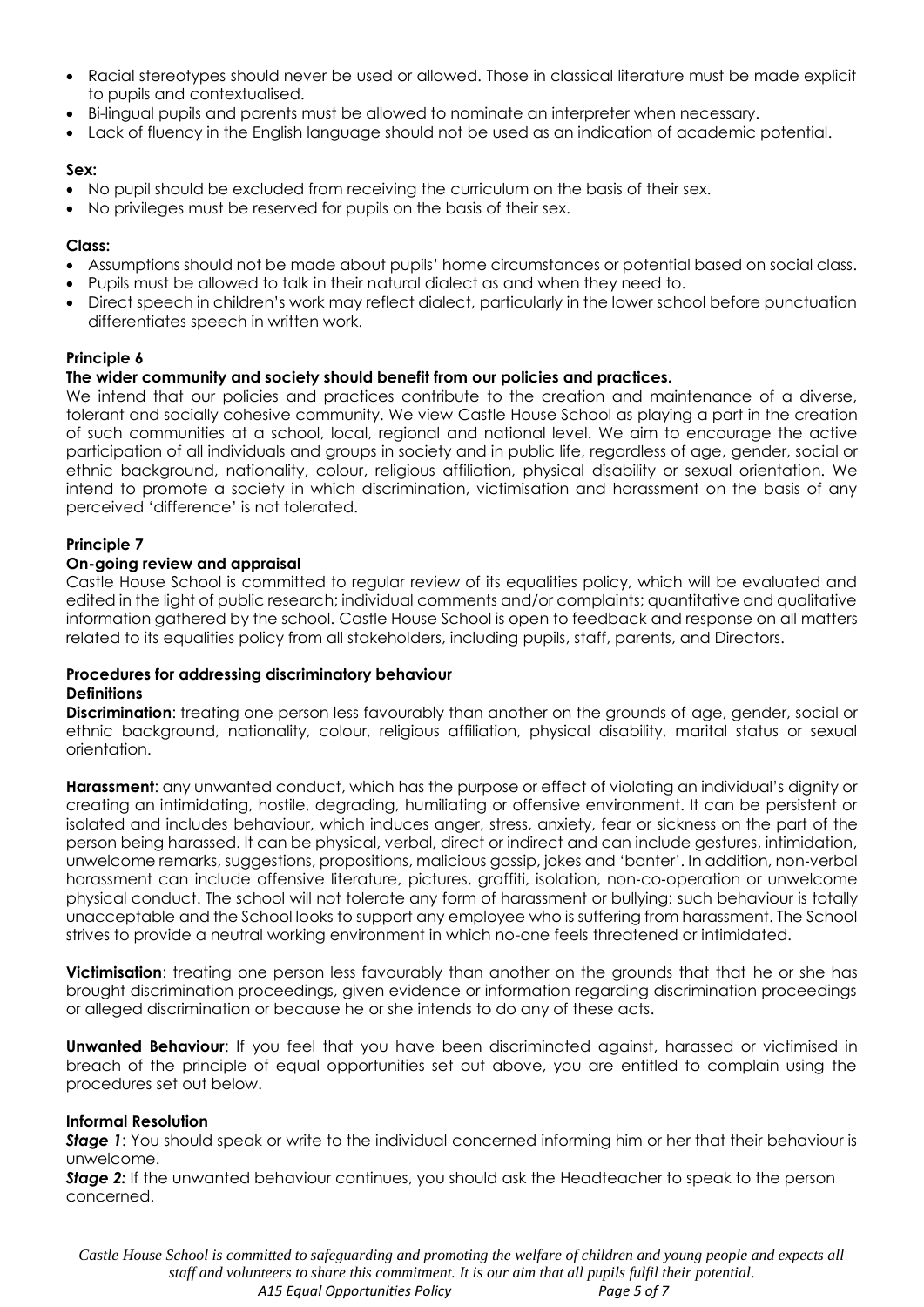**Stage 3:** If the unwanted behaviour continues, you should keep a record of any relevant incidents and consider taking formal action as set out below.

# **Formal Procedure**

**Formal notification**: If you feel that the informal procedure has not stopped the unwanted behaviour or that the behaviour is too serious to be resolved by using that procedure, you should follow the formal parts of the School's Grievance Procedure. You will be entitled to an appeal against any decision in accordance with the Grievance Procedure. Under the Grievance Procedure, any grievance will be investigated thoroughly by an impartial member of management. Where possible, the member of staff complaining of harassment or discrimination will be kept anonymous. Any mischievous, vexatious or malicious claims of harassment of any nature will be regarded as gross misconduct.

# **Roles and Responsibilities**

All staff and stakeholders should recognise that they have a specific role and responsibility in their day-today work to:

- promote equality, inclusion and good community relations;
- challenge inappropriate language and behaviour;
- tackle bias and stereotyping;
- respond appropriately to incidents of discrimination and harassment and report these;
- highlight to the senior leadership team any staff training or development that they require to carry out the above role and responsibilities;
- promote equality, inclusion and good community relations;
- challenge inappropriate language and behaviour;
- tackle bias and stereotyping;
- work to promote anti-bullying strategies;
- respond appropriately to incidents of discrimination and harassment and understand the action needed to report these.

## **Your Responsibilities**

- Every employee is required to assist the Headteacher and the whole school to meet its commitment to provide equal opportunities in employment and avoid unlawful discrimination.
- Employees should be aware that they can be held personally liable as well as, or instead of, the Headteacher for any act of unlawful discrimination. Employees who commit serious acts of harassment may also be guilty of a criminal offence.
- Acts of discrimination, harassment, bullying or victimisation against employees or parents and their families are disciplinary offences and will be dealt with under the school's disciplinary procedure. Discrimination, harassment, bullying or victimisation may constitute gross misconduct and could lead to dismissal without notice.

## **The Role of the Headteacher**

- It is the Headteacher's role to implement the school's equal opportunities and anti-racist policy.
- It is the Headteacher's role to ensure that all staff are aware of the school policy on equal opportunities, and that teachers apply these guidelines fairly in all situations.
- The Headteacher ensures that all recruitment and selection processes give due regard to this policy, so that no-one is discriminated against when it comes to employment or training opportunities.
- The Headteacher promotes the principle of equal opportunity when developing the curriculum, and promotes respect for other people in all aspects of school life, for example, in the assembly, where respect for other people is a regular theme, and in displays shown around the school.
- The Headteacher treats all incidents of unfair treatment and any racist incidents with due seriousness.

## **The Role of the Class Teacher**

The class teacher ensures that all pupils are treated fairly, equally and with respect. We do not discriminate against any child. When selecting classroom material, the class teacher should pay due regard to the sensitivities of all members of the class and do not provide material that is racist or sexist in nature. Teachers strive to provide material that gives positive images of ethnic minorities and that challenges stereotypical images of minority groups.

When designing schemes of work, we use this policy to guide us, both in our choice of topics to study, and in how to approach sensitive issues. So, for example, History topics in our school include examples of the